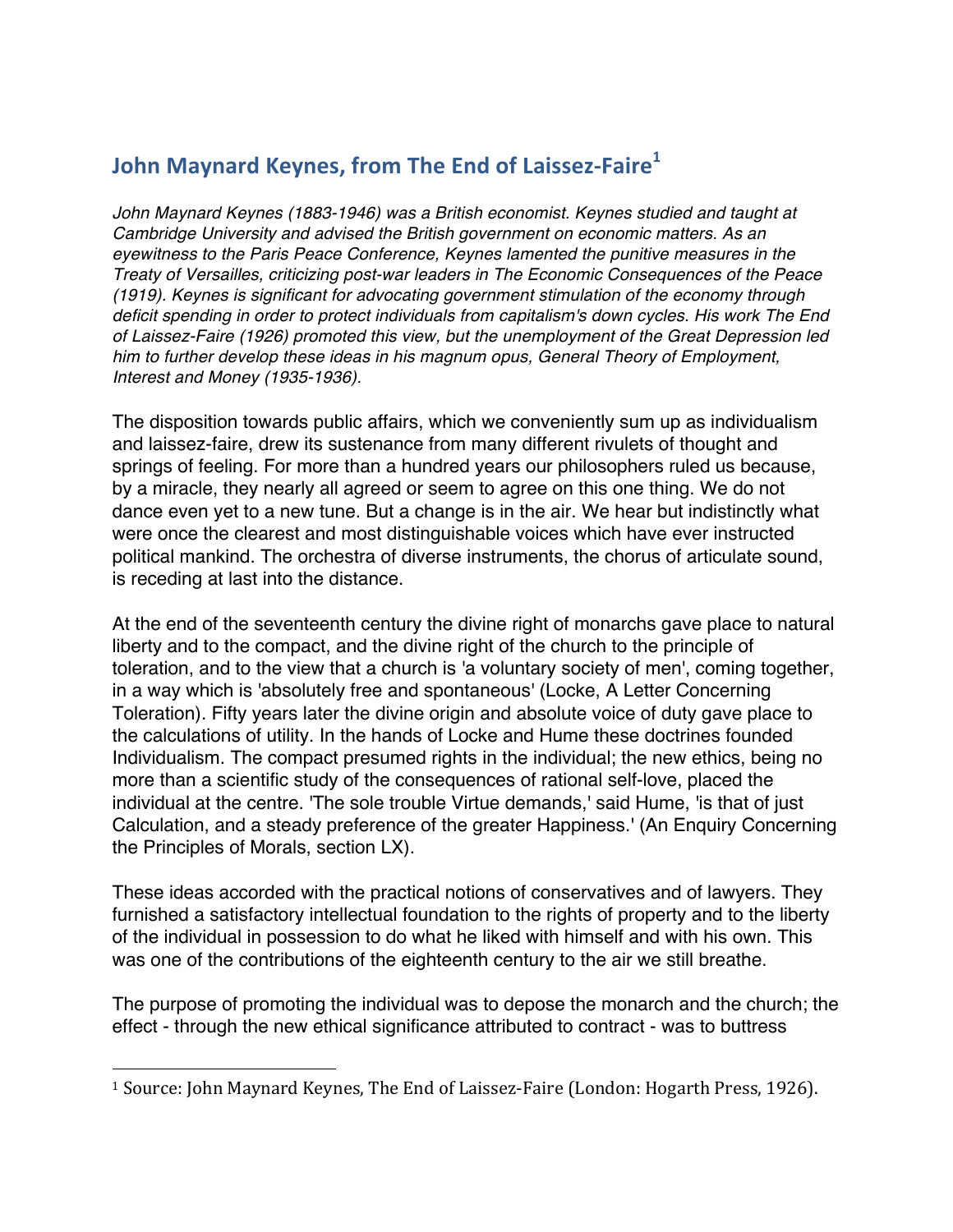property and prescriptions. But it was not long before the claims of society raised themselves anew against the individual. Paley and Bentham accepted utilitarian hedonism from the hands of Hume and his predecessors, but enlarged it into social utility ('I omit' says Archdeacon Paley, 'much usual declamation upon the dignity and capacity of our nature, the superiority of the soul to the body, of the rational to the animal part of our constitution; upon the worthiness, refinement, and delicacy of some satisfactions, and the meanness, grossness, and sensuality of others: because I hold that pleasures differ in nothing but in continuance and intensity' - Principles of Moral and Political Philosophy, Book 1, chap. 6). Rousseau took the Social Contract from Locke and drew out of it the General Will. In each case the transition was made by virtue of the new emphasis laid on equality. 'Locke applies his Social Contract to modify the natural equality of mankind, so far as that phrase implies equality of property or even of privilege, in consideration of general security. In Rousseau's version equality is not only the starting-point but the goal.' (Leslie Stephen, English Thought in the Eighteenth Century, II, 192).

Paley and Bentham reached the same destination, but by different routes. Paley avoided an egoistic conclusion to his hedonism by a God from the machine. 'Virtue,' he says, 'is the doing good to mankind, in obedience to the will of God, and for the sake of everlasting happiness' - in this way bringing I and the others to a parity. Bentham reached the same result by pure reason. There is no rational ground, he argued, for preferring the happiness of one individual, even oneself, to that of any other. Hence the greatest happiness of the greatest number is the sole rational object of conduct - taking utility from Hume, but forgetting that sage man's corollary: 'Tis not contrary to reason to prefer the destruction of the whole world to the scratching of my finger.' 'Tis not contrary to reason for me to choose my total ruin to prevent the least uneasiness of an Indian, or person totally unknown to me É Reason is and ought only to be the slave of the passions, and can never pretend to any other office than to serve and obey them.'

Rousseau derived equality from the state of nature, Paley from the will of God, Bentham from a mathematical law of indifference. Equality and altruism had thus entered political philosophy, and from Rousseau and Bentham sprang both democracy and utilitarian socialism.

This is the second current - sprang from long-dead controversies, and carried on its way by long-exploded sophistries - which still permeates our atmosphere of thought but it did not drive out the former current. It mixed with it. The early nineteenth century performed the miraculous union. It harmonised the conservative individualism of Locke, Hume, Johnson, and Burke with the socialism and democratic egalitarianism of Rousseau, Paley, Bentham, and Godwin. (Godwin carried laissez-faire so far that he thought all government an evil, in which Bentham almost agreed with him. The doctrine of equality becomes with him one of extreme individualism, verging on anarchy. 'The universal exercise of private judgement,' he says, 'is a doctrine so unspeakably beautiful that the true politician will certainly feel infinite reluctance in admitting the idea of interfering with it' - see Leslie Stephen, op. cit. II, 277).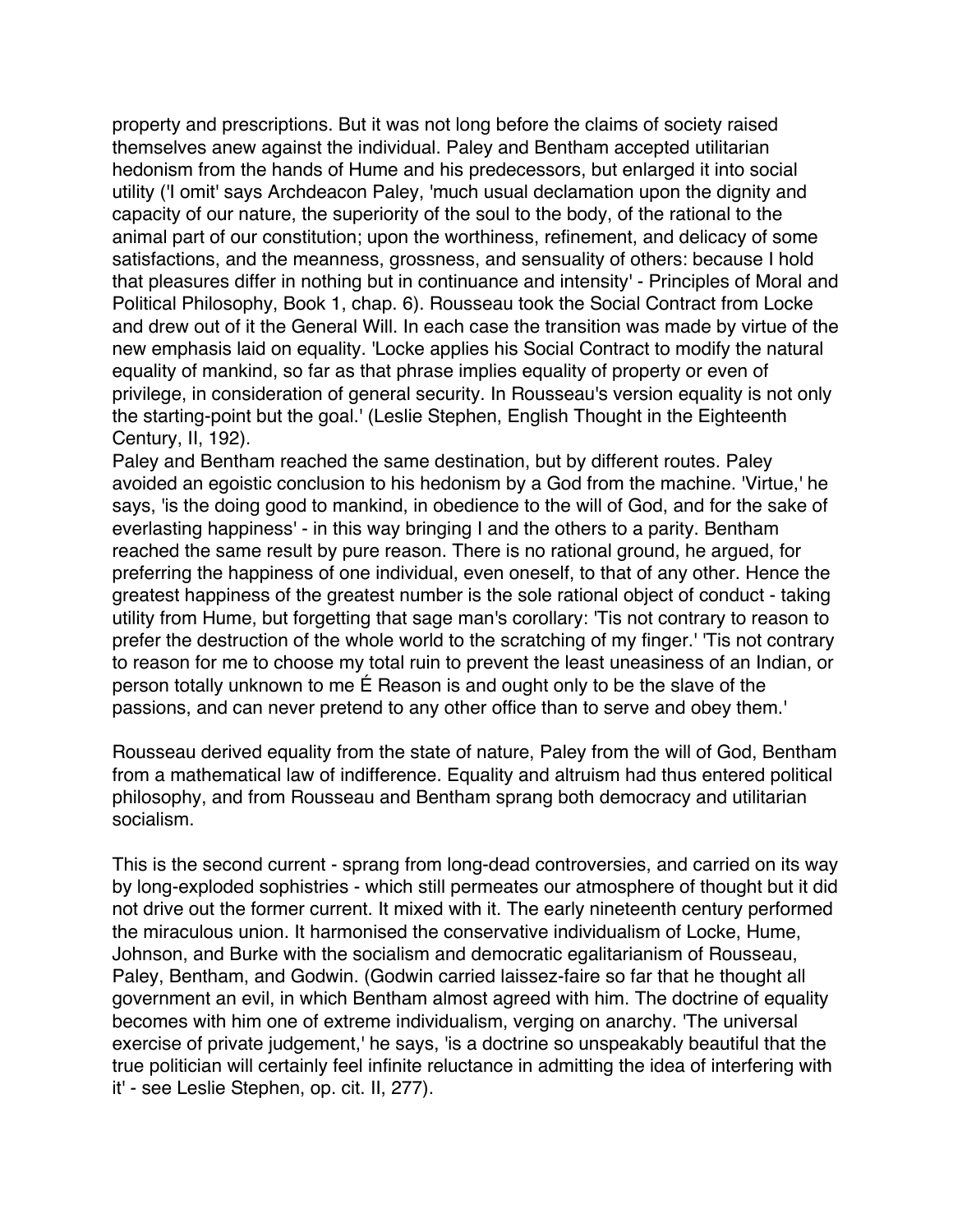Nevertheless, that age would have been hard put to it to achieve this harmony of opposites if it had not been for the economists, who sprang into prominence just at the right moment. The idea of a divine harmony between private advantage and the public good is already apparent in Paley. But it was the economists who gave the notion a good scientific basis. Suppose that by the working of natural laws individuals pursuing their own interests with enlightenment in condition of freedom always tend to promote the general interest at the same time! Our philosophical difficulties are resolved - at least for the practical man, who can then concentrate his efforts on securing the necessary conditions of freedom. To the philosophical doctrine that the government has no right to interfere, and the divine that it has no need to interfere, there is added a scientific proof that its interference is inexpedient. This is the third current of thought, just discoverable in Adam Smith, who was ready in the main to allow the public good to rest on 'the natural effort of every individual to better his own condition,' but not fully and self-consciously developed until the nineteenth century begins. The principle of laissezfaire had arrived to harmonise individualism and socialism, and to make at one Hume's egoism with the greatest good of the greatest number. The political philosopher could retire in favour of the business man - for the latter could attain the philosopher's summum bonum by just pursuing his own private profit.

Yet some other ingredients were needed to complete the pudding. First the corruption and incompetence of eighteenth-century government, many legacies of which survived into the nineteenth. The individualism of the political philosophers pointed to laissezfaire. The divine or scientific harmony (as the case might be) between private interest and public advantage pointed to laissez-faire. But above all, the ineptitude of public administrators strongly prejudiced the practical man in favour of laissez-faire - a sentiment which has by no means disappeared. Almost everything which the State did in the eighteenth century in excess of its minimum functions was, or seemed, injurious or unsuccessful.

On the other hand, material progress between 1750 and 1850 came from individual initiative, and owed almost nothing to the directive influence of organised society as a whole. Thus practical experience reinforced a priori reasonings. The philosophers and the economists told us that for sundry deep reasons unfettered private enterprise would promote the greatest good of the whole. What could suit the business man better? And could a practical observer, looking about him, deny that the blessings of improvement which distinguished the age he lived in were traceable to the activities of individuals 'on the make'?

Thus the ground was fertile for a doctrine that, whether on divine, natural, or scientific grounds, state action should be narrowly confined and economic life left, unregulated so far as may be, to the skill and good sense of individual citizens actuated by the admirable motive of trying to get on in the world.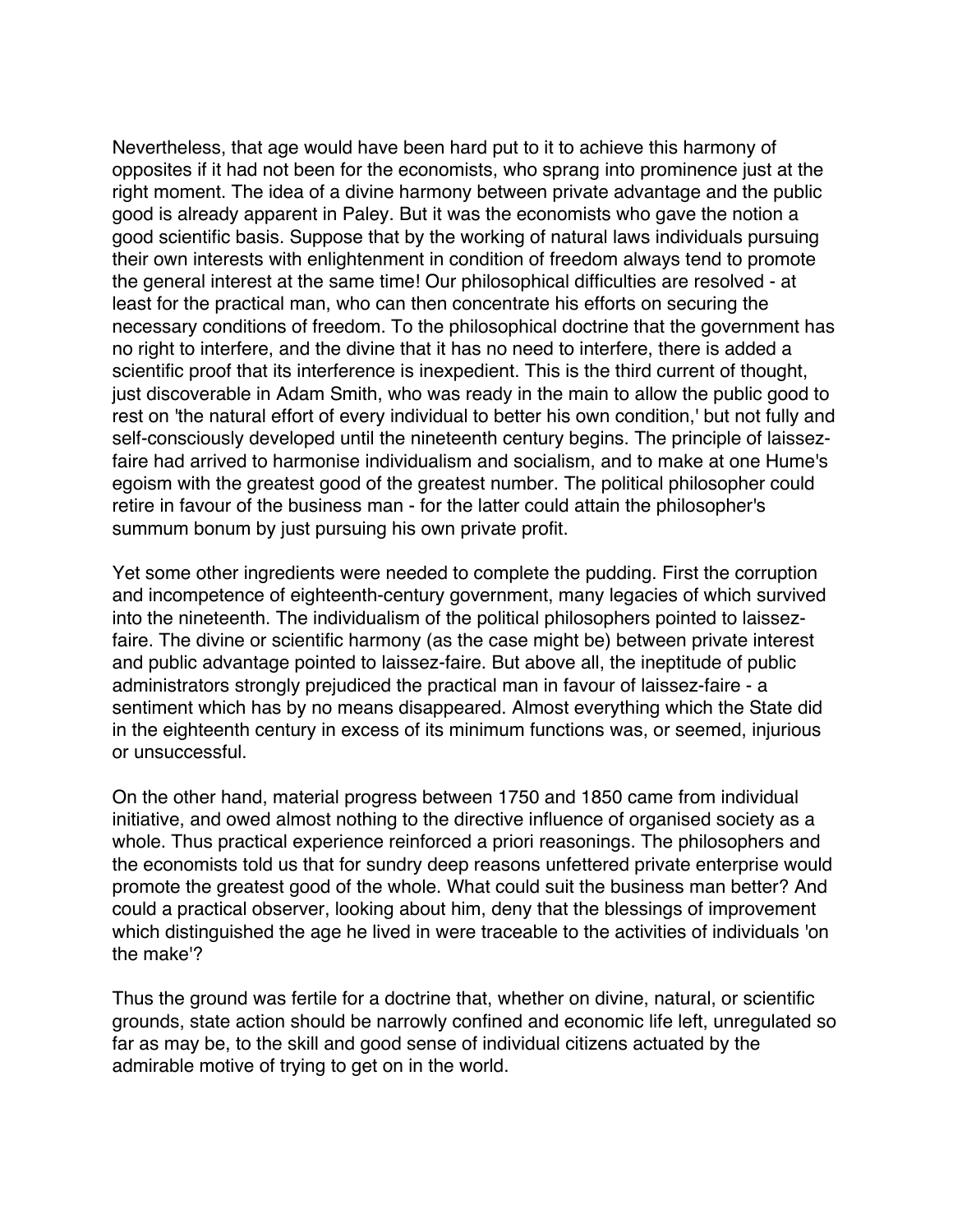By the time that the influence of Paley and his like was waning, the innovations of Darwin were shaking the foundations of belief. Nothing could seem more oppose than the old doctrine and the new - the doctrine which looked on the world as the work of the divine watchmaker and the doctrine which seemed to draw all things out of Chance, Chaos, and Old Time. But at this one point the new ideas bolstered up the old. The economists were teaching that wealth, commerce, and machinery were the children of free competition - that free competition built London. But the Darwinians could go one better than that - free competition had built man. The human eye was no longer the demonstration of design, miraculously contriving all things for the best; it was the supreme achievement of chance, operating under conditions of free competition and laissez-faire. The principle of the survival of the fittest could be regarded as a vast generalisation of the Ricardian economics. Socialist interferences became, in the light of this grander synthesis, not merely inexpedient, but impious, as calculated to retard the onward movement of the mighty process by which we ourselves had risen like Aphrodite out of the primeval slime of ocean.

Therefore I trace the peculiar unity of the everyday political philosophy of the nineteenth century to the success with which it harmonised diversified and warring schools and united all good things to a single end. Hume and Paley, Burke and Rousseau, Godwin and Malthus, Cobbett and Huskisson, Bentham and Coleridge, Darwin and the Bishop of Oxford, were all, it was discovered, preaching practically the same thing individualism and laissez-faire. This was the Church of England and those her apostles, whilst the company of the economists were there to prove that the least deviation into impiety involved financial ruin.

These reasons and this atmosphere are the explanations, we know it or not - and most of us in these degenerate days are largely ignorant in the matter - why we feel such a strong bias in favour of laissezfaire, and why state action to regulate the value of money, or the course of investment, or the population, provokes such passionate suspicions in many upright breasts. We have not read these authors; we should consider their arguments preposterous if they were to fall into our hands. Nevertheless we should not, I fancy, think as we do, if Hobbes, Locke, Hume, Rousseau, Paley, Adam Smith, Bentham, and Miss Martineau had not thought and written as they did. A study of the history of opinion is a necessary preliminary to the emancipation of the mind. I do not know which makes a man more conservative - to know nothing but the present, or nothing but the past.

I have said that it was the economists who furnished the scientific by which the practical man could solve the contradiction between egoism and socialism which emerged out of the philosophising of the eighteenth century and the decay of revealed religion. But having said this for shortness' sake, I hasten to qualify it. This is what the economists are supposed to have said. No such doctrine is really to be found in the writings of the greatest authorities. It is what the popularisers and the vulgarisers said. It is what the Utilitarians, who admitted Hume's egoism and Bentham's egalitarianism at the same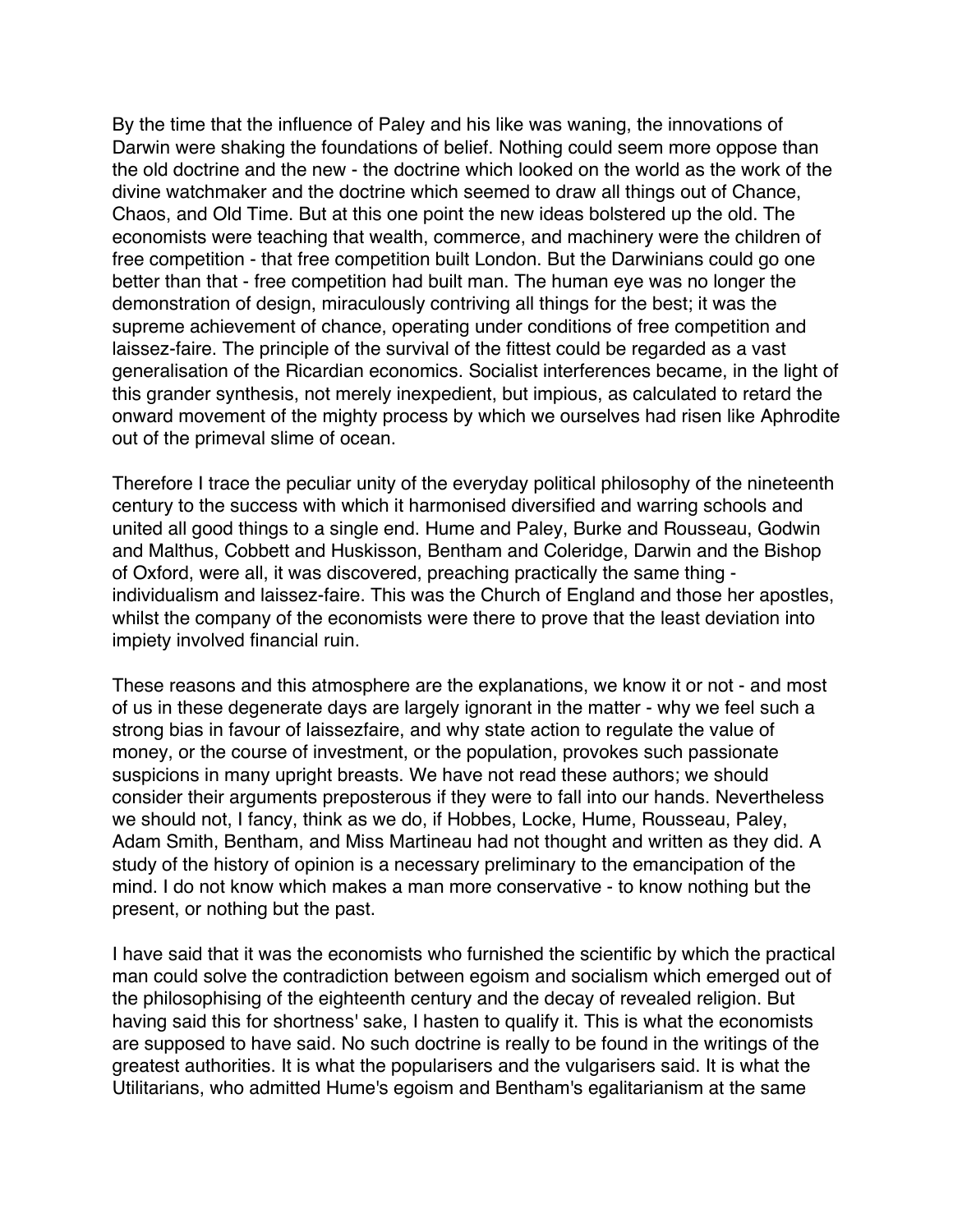time, were driven to believe in, if they were to effect a synthesis. (One can sympathise with the view of Coleridge, as summarised by Leslie Stephen, that 'the Utilitarians destroyed every element of cohesion, made Society a struggle of selfish interests, and struck at the very roots of all order, patriotism, poetry, and religion'). The language of the economists lent itself to the laissez-faire interpretation. But the popularity of the doctrine must be laid at the door of the political philosophers of the day, whom it happened to suit, rather than of the political economists.

The maxim laissez-nous faire is traditionally attributed to the merchant Legendre addressing Colbert some time towards the end of the seventeenth century. ('Que faut-il faire pour vous aider?' asked Colbert. 'Nous laisser faire' answered Legendre). But there is no doubt the first writer to use the phrase, and to use it in clear association with the doctrine, is the Marquis d'Argenson about 1751. (For the history of the phrase, see Oncken, 'Die Maxime Laissez faire et laissez-passer' from whom most of the following quotations are taken. The claims of the Marquis d'Argenson were overlooked until Oncken put them forward, partly because the relevant passages published during his lifetime were anonymous - Journal Oeconomique, 1751 - and partly because his works were not published in full - though probably passed privately from hand to hand during his lifetime - until 1858 - Mémoires et Journal inédit du Marquis d'Argenson.)

The Marquis was the first man to wax passionate on the economic advantages of governments leaving trade alone. To govern better, he said, one must govern less. ('Pour gouverner mieux, il faudrait gouverner moins.') The true cause of the decline of our manufactures, he declared, is the protection we have given to them. ('On ne peut dire autant de nos fabriques: la vraie cause de leur délin, c'est la protection outréée qu'on leur accorde.') 'Laissez faire, telle devrait tre la devise de toute puissance publique, depuis que le monde est civilisé.' 'Détestable principe que celui de ne vouloir grandeur que par l'abaissement de nos voisins! Il n'y a que la méchanceté et la malignité du coeur de satisfaites dans ce principe, et l'intér t y est opposé. Laissez faire, morbleu! Laissez faire!!'

Here we have the economic doctrine of laissez-faire, with its most fervent expression in free trade, fully clothed. The phrases and the idea must have passed current in Paris from that time on. But they were slow to establish themselves in literature; and the tradition associating with them the physiocrats, and particularly de Gournay and Quesnay, finds little support in the writings of this school, though they were, of course, proponents of the essential harmony of social and individual interests. The phrase laissez-faire is not to be found in the works of Adam Smith, of Ricardo, or of Malthus. Even the idea is not present in a dogmatic form in any of these authors. Adam Smith, of course, was a Free Trader and an opponent of many eighteenth-century restrictions on trade. But his attitude towards the Navigation Acts and the usury laws shows that he was not dogmatic. Even his famous passage about 'the invisible hand' reflects the philosophy which we associate with Paley rather than the economic dogma of laissezfaire. As Sidgwick and Cliff Leslie have pointed out, Adam Smith's advocacy of the